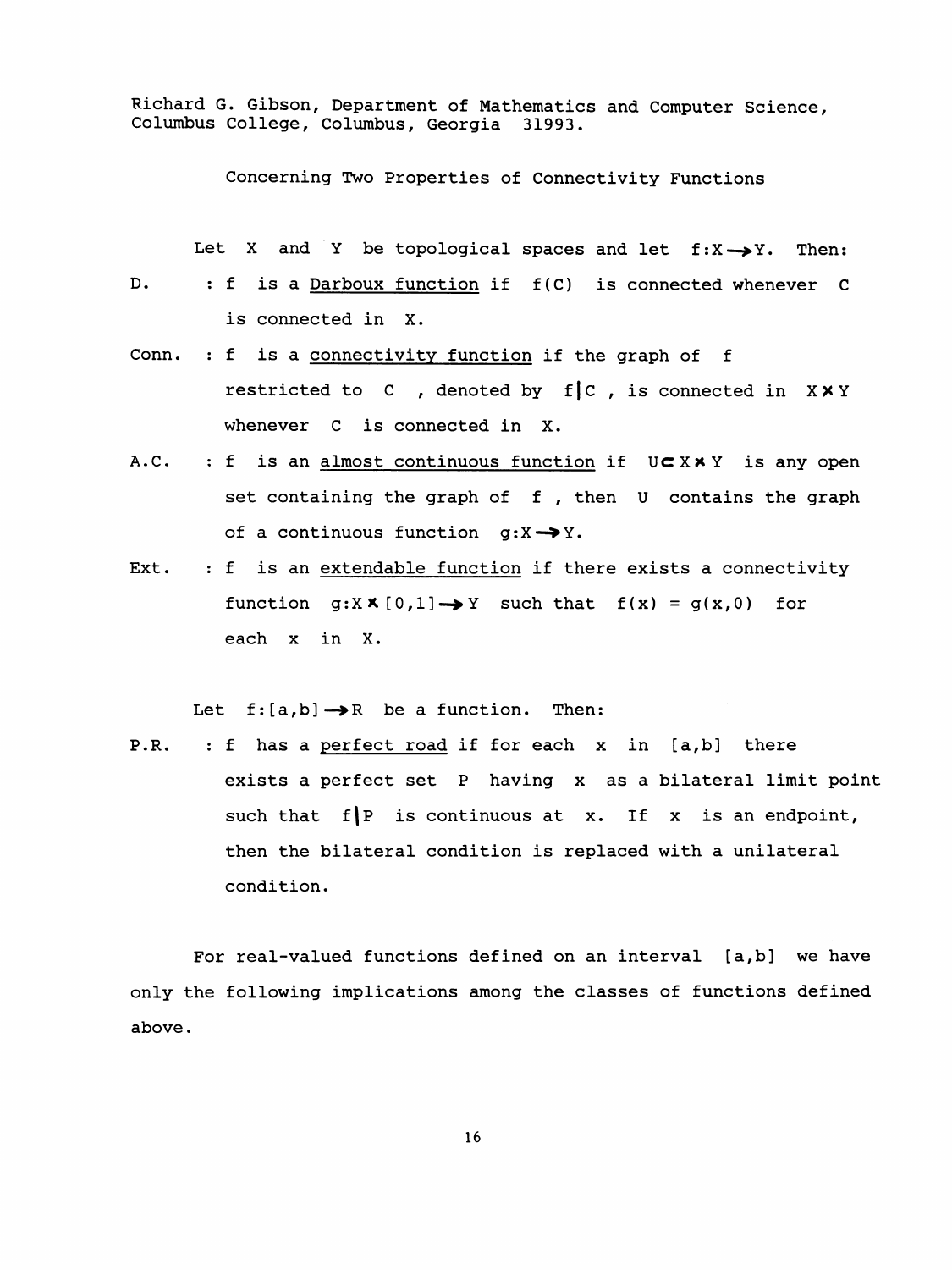$$
\begin{array}{c}\n\text{Ext.} \longrightarrow \text{A.C.} \longrightarrow \text{Conn.} \longrightarrow \text{D.} \\
\longrightarrow \text{P.R.}\n\end{array}
$$

Question 1. Does  $A.C. + P.R. \rightarrow Ext.$ ? Question 2. Does Conn. +  $P.R. \rightarrow A.C.$ ? Question 3. Does  $D. + P.R. \rightarrow conn.$ ?

The following is a discussion of these questions. Let  $I = [0,1]$ and let  $I^2 = [0,1] \times [0,1]$ .

If A is any set and p is any point of A, then by a quasi component of A containing p is meant the set consisting of p together with all points x of A such that A is not separated between p and x ;i.e., there exists no separation  $A = A_p \cup A_x$ where  $\overline{A}_p \cap A_x = A_p \cap \overline{A}_x = \emptyset$ , p is in  $A_p$ , and x is in  $A_X$ . For reference see [5]. The quasi-components of any set A are disjoint and closed in A. A quasi -component of A may not be connected but each component of A is contained in a single quasi component. In general the quasi-components of a set may be different from the components of this set. However for a particular set associated with a connectivity function they are the same.

Theorem 1. If  $g:I^2 \rightarrow I$  is a connectivity function, then the quasicomponents of  $I^2 - g^{-1}(z)$  are connected for each z in I.

 The proof of this theorem is contained in the proof of theorem 2.1 of the paper by Hunt [2].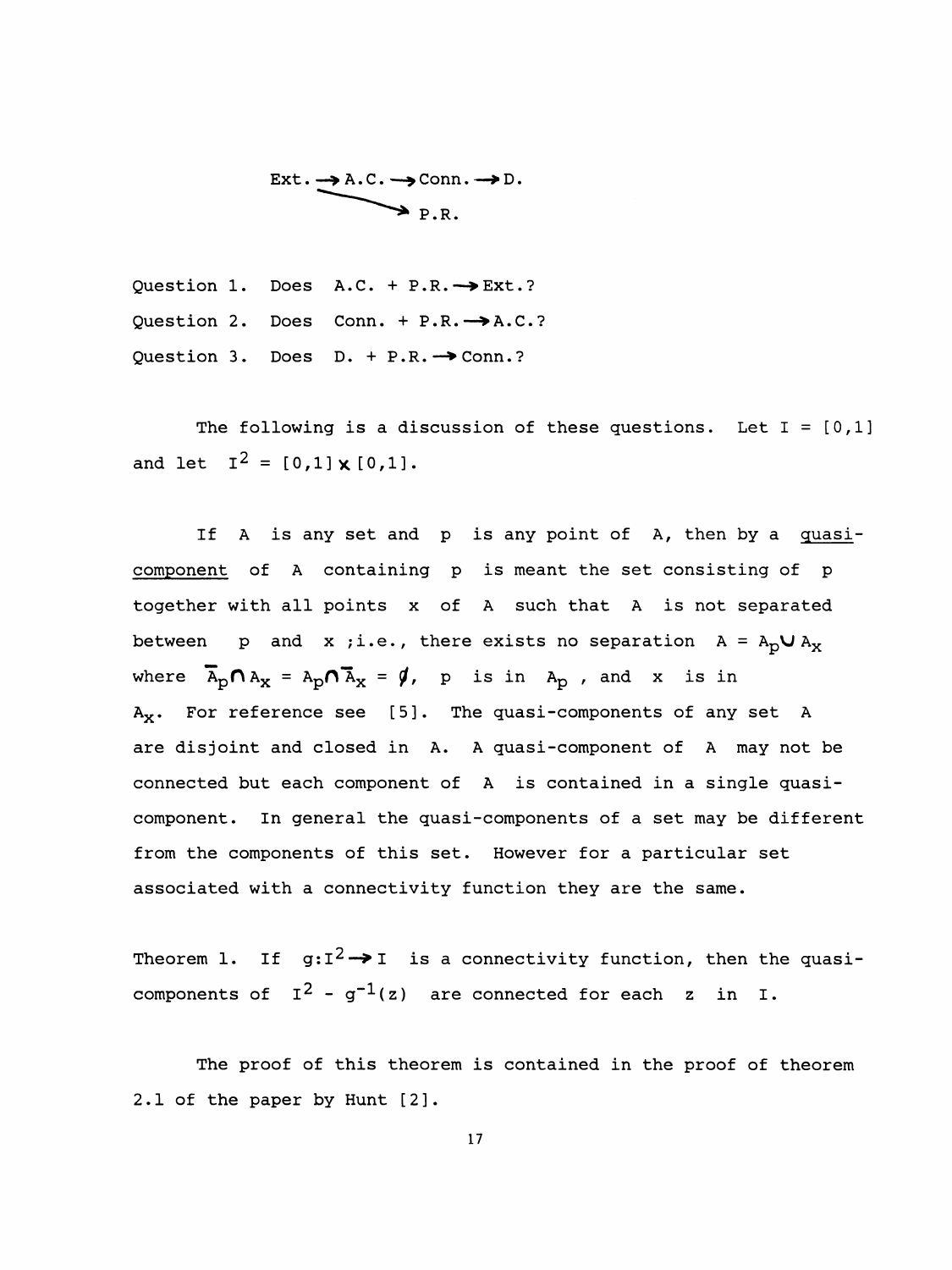Corollary 1. If  $q:I^2 \rightarrow I$  is a connectivity function and z separates  $g(I^2) \subset I$ , then any point of  $g^{-1}([0,z))$  and any point of  $g^{-1}((z,1])$  lie in different quasi-components of  $I^2 - g^{-1}(z)$ .

Corollary 2. If  $g:I^2 \rightarrow I$  is a connectivity function and z separates  $g(I^2)C I$ , then  $g^{-1}(z)$  separates  $I^2$ .

 Corollary 2 is a generalization of a well-known fact that says that if  $g:I^2 \rightarrow I$  is continuous and z separates  $g(I^2) \subset I$ , then  $g^{-1}(z)$  separates I<sup>2</sup>. The following example shows that the conclusion of corollary 1 is not true for Darboux functions and for almost continuous functions.

Example. Define  $h: [-1,1] \times [0,1] \rightarrow [-1,1]$  by  $h(x,y) = sin(1/y)$ , if  $y > 0$  and  $h(x,0) = x$  otherwise.

 Now h is a Darboux function and an almost continuous function but not a connectivity function.

If  $f: X \rightarrow Y$  is a function and B is a subset of Y, then a <u>leaf</u> L of  $f^{-1}(B)$  means that there exists a y in B such that L is a component of  $f^{-1}(y)$ .

Theorem 2. Let  $g: I^2 \rightarrow I$  be a connectivity function and let  $\xi > 0$ . If A is the union of all leaves of  $g^{-1}(I)$  which have diameter greater than or equal to  $\epsilon$ , then A is closed and the restriction of g to A is continuous.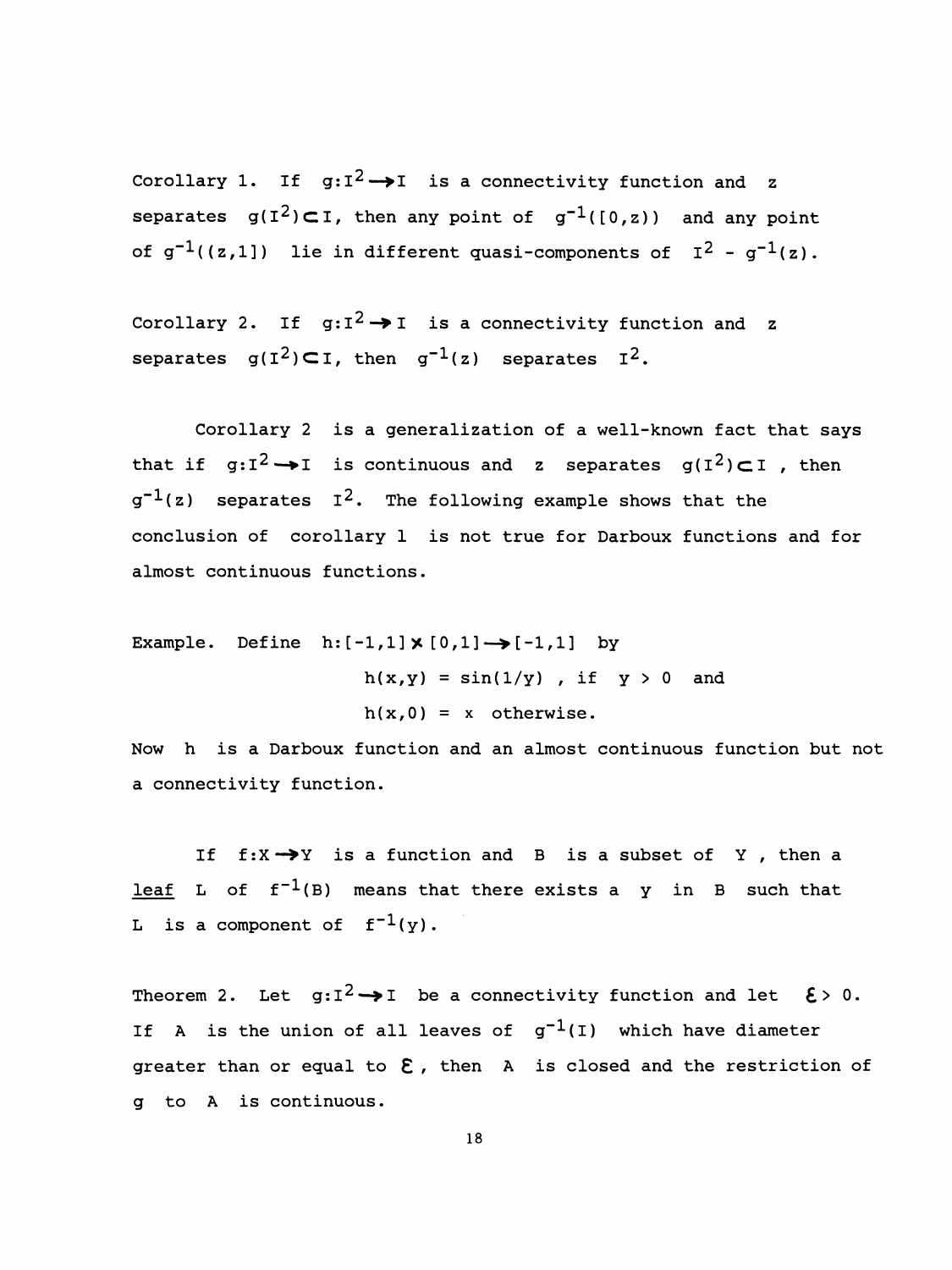Let  $f:[a,b] \rightarrow \mathbb{R}$  be a function. Then

 SCIVP. : f has the SCIVP if for p and q in [a,b] such that  $p \neq q$  and  $f(p) \neq f(q)$  and for any Cantor set K between  $f(p)$  and  $f(q)$  there exists a Cantor set C between p and q such that  $f(C) \subset K$  and  $f \subset K$  is continuous.

Using theorem 1 and theorem 2 we proved the following.

Theorem 3. If  $g:I^2 \rightarrow I$  is an extension of f:I $\rightarrow$ I and g is a connectivity function, then f has the SCIVP.

 However, there exists a function that is both A.C. and P.R which does not have the SCIVP. Thus the answer to question 1 is no. These results will appear in a paper under preparation by H. Rosen, F. Roush, and me.

 F. B. Jones and E. S. Thomas, Jr. [3] constructed a connectivity function  $f:I\rightarrow I$  with its graph a  $G_{\delta}$  -set that is not an almost continuous function. In [1] I defined property B and proved that for Darboux functions  $[a,b] \rightarrow R$ , property B and P.R. are equivalent. Recently H. Rosen [4] proved that for Darboux functions with its graph a  $G_{\beta}$  -set, the function has property B and hence P.R. Thus the function constructed by Jones and Thomas is a connectivity function with a P.R. that is not almost continuous. So the answer to question 2 is no.

19